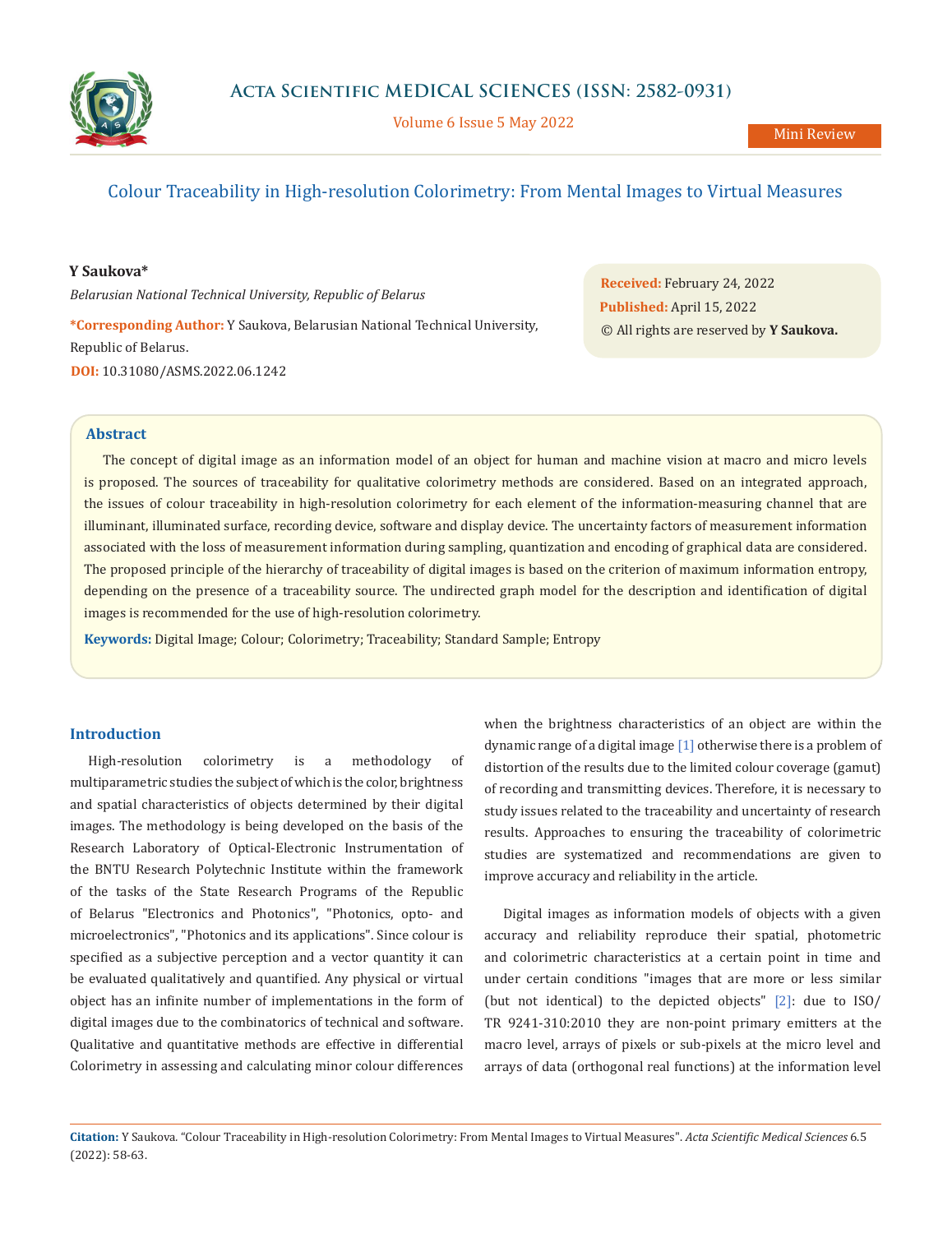[3]. The Colorimetry of digital images is based on a differential measurement method in which an interesting (control) area of pixels with nominally identical properties is isolated, their intensity is averaged in the red  $I_{R}$ , green  $I_{G}$  and blue  $I_{R}$  colour channels, the intensity of the I sections of the digital image corresponding to the reference and control areas is measured, and the intensity of the I non-self-luminous object in the control area is calculated by the formula [4]:

$$
I = (N - N_{01}) \frac{(L_{02} \rho_{02} - L_{01} \rho_{01})}{N_{02} - N_{01}} + L_{01} \rho_{01} \dots \dots \dots \dots (1)
$$

Where N is the output signal of the CCD matrix corresponding to the brightness of the control point on the object image;  $N_{01}$ ,  $N_{02}$  are the output signals of the CCD matrix corresponding to the intensity of the reference image;  $L_{01}$ ,  $L_{02}$  are the brightness values of the reference areas, cd/m²;  $\rho_1$ ,  $\rho_2$  are correction coefficients (reflection coefficients).

Recalculation of colour coordinates R  $(I_{R})$ , G  $(I_{C})$ , B  $(I_{R})$  into coordinates of a hardware independent space for example XYZ and calculation of chromaticity coordinates x, y, z by formulas  $[5]$ :

The implementation of colorimetric studies in time and space determines their reliability, accuracy and uncertainty.

The sources of colour traceability of digital images in qualitative (visual) methods are evolutionarily formed groups of subjective perceptions based on mental or visual comparison of colours. The colour carriers of the first group are "mental images" symbolizing the elements  $[6]$ , associative patterns of natural optical phenomena and non-self-luminous natural objects that do not require physical reproduction. The second group consists of physical objects: light sources and non-self-luminous objects (originals, reproductions, reflectors, colour atlases) for visual equalization. The third group is virtual objects: digital images of the sources of the first and second groups, as well as hardware universal and adapted colour palettes. The listed sources use scales of names and order including verbal description. Qualitative methods have the main drawback in the form of a subjective component caused by visual perception phenomena [7], visual anomalies, thought processes, fatigue and

The validation model of the information-measuring channel proposed by the author is based on the fact that the digital image is the result of the convolution of the functional colour spaces of the elements "illuminant", "illuminated surface", "recording device", "software", "display device" and the information model of any of them, provided that all other elements are validated [9]. Any digital image can be processed increasing or decreasing the accuracy and reliability of information depending on the tasks being solved. If  $Q_{k,i}$  is an input quantity (spectral distribution function or averaged intensity) j is the element of the information and measurement channel,  $n_{ki}$  is the k-th random realization of the input quantity, the carrier of which is validated or verified,  $q_{k}$  is an unknown realization of the input quantity determined by a digital image;  $\mathfrak{u}(\mathfrak{q}_k)$  is its uncertainty;  $\mathfrak{u}(\mathfrak{y}_{jk}\eta_{lm})$  is covariance then the validation model can be presented in the form of table 1 describing six states (realizations). Elements that are measurement objects are highlighted with a grey fill. It should be noted that in the automated processing of graphic data, the element "display device" can be ignored.

"computer vision syndrome" [8]. Quantitative methods allow you

to "rebuild" from the subjective component.

The implementations are based on the fact that the digital image of the investigated object  $q_j$  is compared with the digital image of the same object obtained under conditions of metrological traceability. Visualization and determination of the characteristics of the projected object. it is carried out in a loop through feedback when implementing Y<sub>6</sub>.

The sources of metrological traceability of colour in quantitative methods are standards (standard samples, reference measuring instruments) and reference measurement methods. For the "illuminant" element, the sources are standardized (ISO 11664- 2:2007) - A (2856 K, x = 0.448, y = 0.407),  $D_{65}$  (6504 K, x = 0.313,  $y = 0.329$ ),  $D_{50}$  (CIE 15:2004), "standard sky" (ISO 15469:2004) - a set of brightness distributions for sky models in a wide range of weather conditions, LED lamps LED-B1, LED-B2, LED-B3, LED-B4, LED-B5 with a maximum at a wavelength of 460 nm; and LED-RGB1 (640 nm) and LED-BH1 (630 nm); LED-V2 (550 nm) and LED-V1

**Citation:** Y Saukova*.* "Colour Traceability in High-resolution Colorimetry: From Mental Images to Virtual Measures". *Acta Scientific Medical Sciences* 6.5 (2022): 58-63.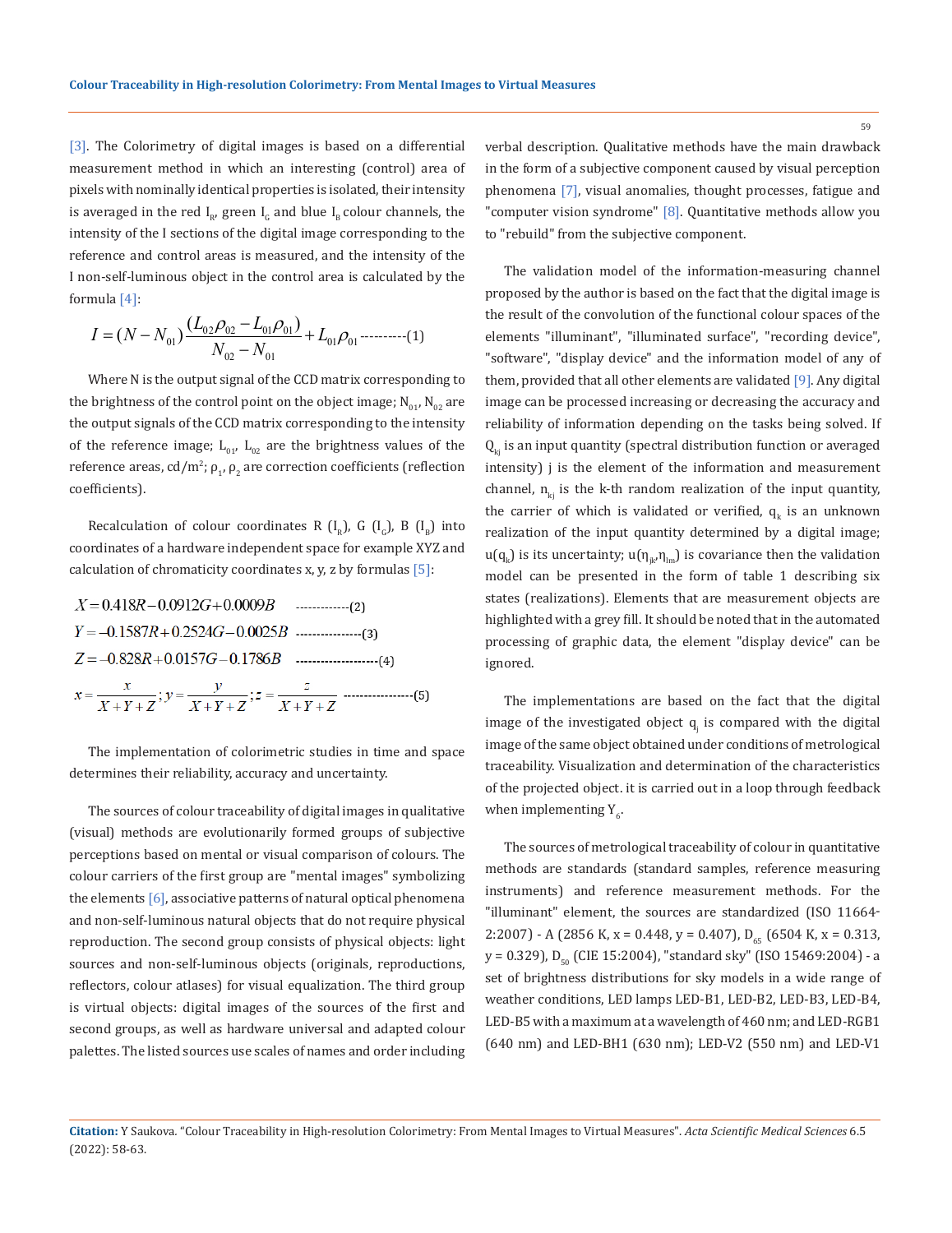|                      |                                                        |                                                                   |                                                                         |                                     |                                                               | 60                         |  |
|----------------------|--------------------------------------------------------|-------------------------------------------------------------------|-------------------------------------------------------------------------|-------------------------------------|---------------------------------------------------------------|----------------------------|--|
| <b>Realization k</b> | <b>Illuminant</b>                                      | <b>Illuminated</b><br>surface                                     | Element j<br><b>Recording</b><br>device                                 | <b>Software</b>                     | <b>Display</b><br>device                                      | Exit                       |  |
|                      | $\mathbf{Q}_1$                                         | $\mathbf{Q}_2$                                                    | $\mathbf{Q}_3$                                                          | $\mathbf{Q}_4$                      | $Q_5$                                                         |                            |  |
|                      | $q_1$                                                  | $\eta_{12}$                                                       | $\eta_{\scriptscriptstyle{13}}$                                         | $\eta_{14}$                         | $\eta_{\scriptscriptstyle{15}}$                               |                            |  |
| $Y_1$                | $u^2(q_1)$                                             | $\operatorname{cov}(\boldsymbol{\eta}_{1},\boldsymbol{\eta}_{2})$ | $\text{cov}(\boldsymbol{\eta}_{1},\boldsymbol{\eta}_{3})$               | $\cos(\eta_1, \eta_4)$              | $\text{cov}(\boldsymbol{\eta}_{1},\boldsymbol{\eta}_{5})$     | $\mathbf{Y}_{\mathbf{01}}$ |  |
|                      | $\eta_{21}$                                            | $q_{2}$                                                           | $\eta_{23}$                                                             | $\eta_{24}$                         | $\eta_{25}$                                                   |                            |  |
| $Y_2$                | $\cos(\eta_2, \eta_1)$                                 | $u^2(q)$                                                          | $\cos(\eta_2, \eta_3)$                                                  | $\cos(\eta_{2},\eta_{4})$           | $\operatorname{cov}(\boldsymbol{\eta}_2,\boldsymbol{\eta}_3)$ | $\mathbf{Y}_{\mathrm{02}}$ |  |
|                      | $\eta_{31}$                                            | $\eta_{32}$                                                       | $q_{3}$                                                                 | $\eta_{34}$                         | $\eta_{35}$                                                   |                            |  |
| $Y_3$                | $cov(\eta, \eta)$                                      | $\cos(\eta, \eta)$                                                | $u^2(q)$                                                                | $\cos(\eta_{\alpha},\eta_{\alpha})$ | $\cos(\eta, \eta)$                                            | ${\rm Y}_{_{03}}$          |  |
|                      | $\eta_{\scriptscriptstyle 41}$                         | $\eta_{\scriptscriptstyle 42}$                                    | $\eta_{\scriptscriptstyle 43}$                                          | q <sub>4</sub>                      | $\eta_{45}$                                                   |                            |  |
| $Y_4$                | $\text{cov}(\boldsymbol{\eta}_4, \boldsymbol{\eta}_1)$ | $\cos(\eta_4, \eta_2)$                                            | $\cos(\eta_4, \eta_3)$                                                  | $u^2(q)$                            | $\cos(\eta_4, \eta_5)$                                        | $\mathbf{Y}_{\mathrm{04}}$ |  |
| $Y_{5}$              | $\eta_{51}$                                            | $\eta_{52}$                                                       | $\eta_{53}$                                                             | $\eta_{54}$                         | $q_{5}$                                                       | $\mathbf{Y}_{\mathbf{0}5}$ |  |
|                      | $\cos(\eta_{s},\eta_{1})$                              | $\cos(\eta_{s},\eta_{s})$                                         | $\cos(\eta_{\scriptscriptstyle\gamma},\eta_{\scriptscriptstyle\gamma})$ | $\cos(\eta_{s},\eta_{4})$           | $u^2(q)$                                                      |                            |  |
|                      | $q_1$                                                  | $q_{2}$                                                           | $q_{3}$                                                                 | $q_{4}$                             | $\mathbf{q}_5$                                                |                            |  |
| $Y_6$                | $u^2(q)$                                               | $u^2(q_2)$                                                        | $u^2(q)$                                                                | $u^2(q)$                            | $u^2(q)$                                                      | $\mathbf{Y}_{06}$          |  |

**Table 1**: Validation model of the information and measurement channel.

(550 nm) (CIE 15:2018); reference values of wavelengths for the description of optical materials, optical systems and means (ISO 7944:1998): UV Hg e-line (365.01 nm), Violet Hg h-line (404.66 nm), Blue Hg g-line (435.83 nm), Blue Cd F′-line (479.99 nm), Blue H F-line (486.13 nm), Green Hg e-line (546.07 nm), Yellow He d-line (587.56 nm), Red H c-line (656.27 nm), Red He r-line (706.52), mercury line– 546.07 nm. For laser radiation: He-Ne - 543.5 nm; He-Ne - 632.8 nm; Nd:YAG - 1064.1 nm.

For the "illuminated surface" element (secondary light source) precision spectrophotometers are used, calibrated according to standard samples of colour, directional transmission  $(U = 0.12\%)$ and diffuse reflection  $(U = 0.5\%)$  (for example, the National Standard of color coordinates of the Republic of Belarus, http://belgim. by), perfect reflective scatterers, the spectral reflection coefficient of which is equal to one for all wavelengths (ISO 7724-2:1984). Colour comparison standards are subject to aging which can lead to noticeable colour changes over time.

It is supposed to use a digital camera or scanner of a professional or semi-professional class as an element of a "recording device" calibrated with the help of adjustment test tables, dashboards and color palettes (for example, DSC Labs Cam Align CDM Fairburn 3D VS 10.2, etc.) with the creation of a "Calibration passport" or "Map of faulty pixels" (ISO 12233:2017). The "reference grid" for calibrating the scanner provides a spatial resolution of 1-2 microns.

The traceability sources for the "software" element are standard color models are for the visual analyzer, the actinic functions  $p(\lambda)$  and the functions of standard observers XYZ<sub>2</sub> and XYZ<sub>10</sub> (ISO 11664-1-2007); hardware independent colour spaces: XYZ (1931), xyZ<sub>2</sub>° (1931), Hunter Lab (1958), CIE Yuv (1960), CIEXY<sub>10</sub>° (1964), Cieyu'v' (1976), CIE La\*b\* (1976) (ISO 11664-4:2007), CIE Lu\*ν \* (1976) (ISO 11664-5:2007), JРС 79, YIQ (PAL), YCbCr (SECAM); hardware-dependent spaces RGB, HLS, HSB, CMYK; combined colour perception models - Nayatani (1981), Hunt (1982), CIE94, CIECAM97s CIELAB (CIEDE2000), CIEDE2000, CAT02, CIECAM02 (CAM02-UCS), and CIECAM16 [5]. Most of the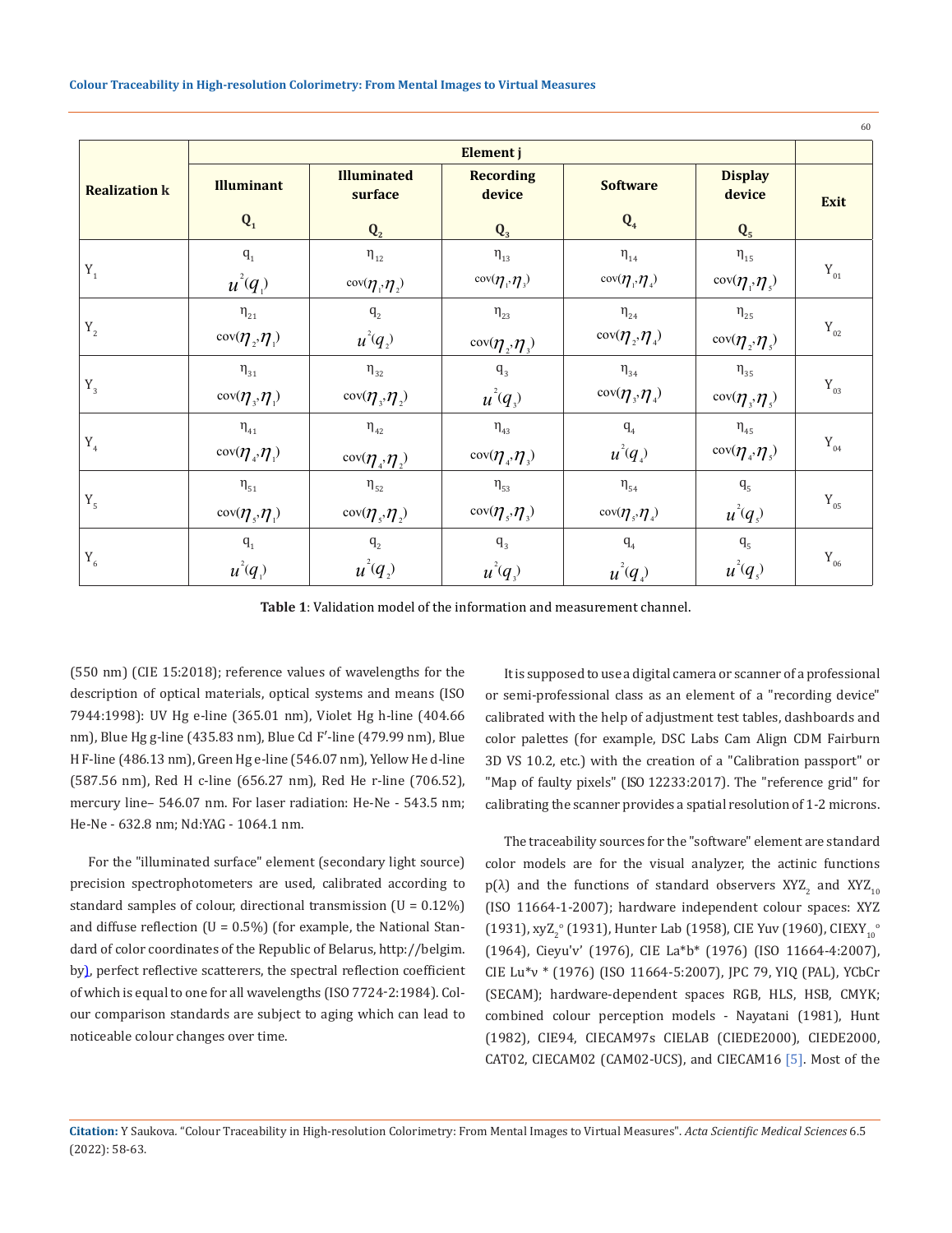functions are empirical and are being improved from the point of view of introducing corrections and correction coefficients during the transition from standard to real observation conditions  $[5,7]$ taking into account the factors of the age of observers and the conditions of the "near" and "far" environment.

The main sources of traceability for the "Display Device" element are measuring instruments - for example, a spectrophotometer of the Gretag Macbeth Eye-One Pro type which "allows you to calculate colour coordinates in various colour systems", create scanner, printer and monitor profiles under the conditions defined in ISO 13655:2017: M1 (CIE  $D_{50}$ ), M2 (CIE  $D_{50}$  c UV- glow filter) and M3 ( $D_{50}$  c UV - glow and polarization filters).

High-resolution Colorimetry, in addition to the listed traceability sources, also uses virtual measures - digital images and file data of reference samples obtained under various precision conditions.

The loss of measurement information in the information and measurement channel is caused by built-in algorithms for processing graphical data, which are aimed at decreasing redundancy. The combined formula for the brightness of the sampled and quantized image has a view  $[1,2]$ :

$$
L_{\epsilon} = \sum_{-\infty}^{\infty} \sum_{-\infty}^{\infty} \frac{L_{\max}}{m-1} (n\Delta_x, k\Delta_y) \frac{\sin \alpha_{3\delta}(x - n\Delta_x)}{\alpha_{3\delta}(x - n\Delta_x)} \frac{\sin \alpha_{3\delta}(y - n\Delta_y)}{\omega_{3\delta}(y - n\Delta_y)} (a_n 2^{n-1} + a_{n-1} 2^{n-2} + \dots + a_1 2^0), \dots \dots \dots \dots (6)
$$

Where k, n are indexes representing row and column numbers, respectively;  $\omega_{\rm vrb}$ ,  $\omega_{\rm vrb}$  boundary circular spatial frequencies of the digital image spectrum;  $\Delta_{x'}$ ,  $\Delta_{y}$  - spatial sampling intervals;  $L_{\text{max}}$  maximum brightness value in the image;  $a_k = 1$  or 0; k = 1, 2, ...  $n_0$ ; m is the number of quantization levels (m =  $2^{n}$ );  $n_{0}$  - the number of bits of binary code per pixel.

AVIF, MHT algorithms (JPEG format, etc.) are used in encoding for lossy compression by "thinning" digital images by spatial and brightness characteristics [1]. Lossless compression is performed using RLE group encoding algorithms with modifications of RLE-PackBits, RLECCIT, PCX, GIF, TIFF, RMR), LZW (Huffman) and arithmetic encoding (TIFF, RAW, GIF, JPEG Lossless, SVG formats) [1]. Restoration of a continuous signal and raster in time and space is performed after decoding and temporary postfiltration  $[10]$ :

$$
B(t) = \int B_s(\tau) \cdot h_d(t - \tau) d\tau = B(x_t, x_t) \text{ or } \text{ ......-(7)}
$$
  

$$
B(x, y) = \int B_s(t) \cdot h_d(x - x_t, y - y_t) dt \text{ ......-(8)}
$$

Interpolation algorithms are used in image reconstruction [10]:

$$
B(x, y) = \sum_{k} \int_{y-\delta}^{y+\delta} \int_{x-\delta}^{x+\delta} B(x_k, y_k) \cdot H_d(x - x_k, y - y_k) dx dy \cdots \cdots \cdots \cdots \cdots (9)
$$

Where  $H_d(u, v)$  interpolation function. A bilinear function is usually used [10]:

(, ) (, ) (, ) *H u Su x S y <sup>d</sup>* <sup>ν</sup> <sup>ν</sup> = ∆⋅ ∆ -------------(10)

Linear interpolation is used for rectangular arrays of pixels [10]:

(, ) 1 , 1 *z z Su x* ∆ =− ≤ ∆ ∆ -------------(11)

At the same time, the dynamic range of brightness values of the entire image is limited  $[10]$ . Digital images have entropy with respect to the object of study, and their processing can increase or decrease the uncertainty of colour.

The hierarchy of traceability of digital images according to the criterion of maximum information entropy is based on the classification by features: 1) the number of degrees of freedom – two-dimensional (2D), three-dimensional (3D) [1]; 2) color depth binary (2 shades), halftone (4-256 shades), palette (2-256 shades), full-color  $(16777216$  shades)  $[1]$ ; 3) type of graphics - vector, ASCII (ISO/IEC 18004:2015), raster, mixed; 4) informativeness semantic, textural [1]; 5) playback mode - static, dynamic; 6) the number of layers - single-layer, multi-layer (HDRI, panoramic); 7) the type of format; hazard levels - A, AA, AAA (ГОСТ Р 50948-2001). The entropy of the value H(Y) is maximal for equally probable states of discrete messages and is equal to [11]:

max <sup>2</sup> *HY m* ( ) log , = ---------------(12)

Where m is the number of states.

The ensemble of states  $[11]$  in the interpretation of the validation model has the form:

$$
Y = \begin{bmatrix} Q_1 & Q_2 & Q_3 & Q_4 & Q_5 \ P(Q_1) & P(Q_2) & P(Q_3) & P(Q_4) & P(Q_5) \end{bmatrix}
$$
 13)

The average amount of information in the ensemble ("at the same time, the states are independent and incompatible" is determined by the ratio [11]:

61

**Citation:** Y Saukova*.* "Colour Traceability in High-resolution Colorimetry: From Mental Images to Virtual Measures". *Acta Scientific Medical Sciences* 6.5 (2022): 58-63.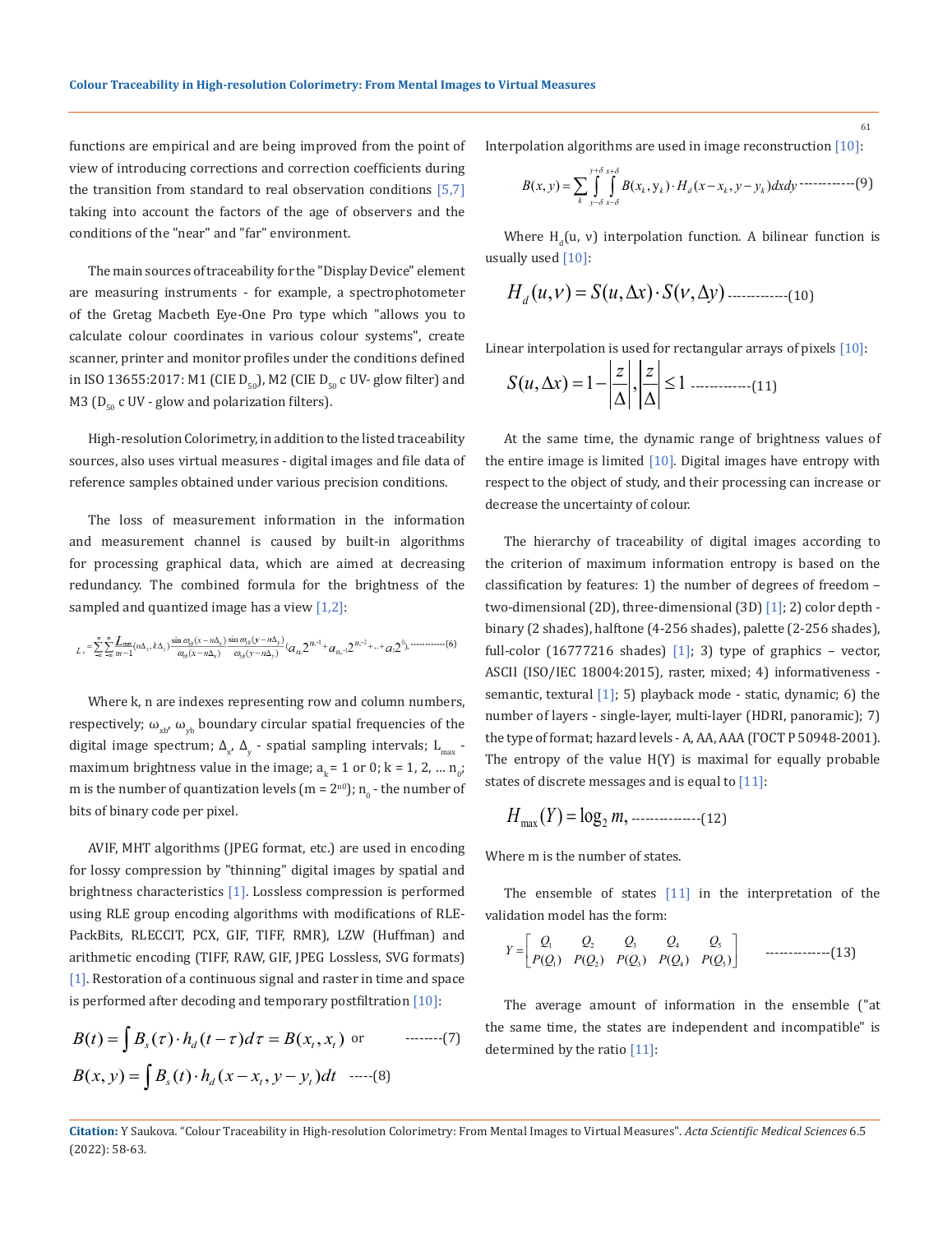$$
I(Y) = I(Y) - H_0(Y) = \sum_{j=1}^{m} P_o(q_0) \log_2 P_0(q_j) - \sum_{j=1}^{m} P(q_j) \log_2 P(q_j), \dots \dots \dots \dots \dots \tag{14}
$$

Where P is the a priori (before experience) probability of the appearance of the state;  $P_{0}$  is a posteriori (after experience) probability; H and  $H_{0}$  - a priori and a posteriori random variables (entropies).

The scheme of the conditional ensemble  $[11]$  for this case is shown in figure 1. The variable  $\eta_1$  illustrates the presence of metrological traceability (for implementation 1 - the use of a reference light source in measurement as a measure).

|        |       | $Q_l$              | $Q_2$              | $Q_3$              | $Q_4$              | Q5                 |
|--------|-------|--------------------|--------------------|--------------------|--------------------|--------------------|
| $Y q=$ | $y_1$ | $P(y_1 \eta_1)$    | $P(y_1 \eta_{12})$ | $P(y_1 \eta_{13})$ | $P(y_1 \eta_{14})$ | $P(yI \eta15)$     |
|        | .     | .                  | $\cdots$           | .                  | .                  | $\cdots$           |
|        | $y_k$ | $P(y_k \eta_{k1})$ | $P(y_k \eta_{k2})$ | $P(y_k \eta_{k3})$ | $P(y_k \eta_{k4})$ | $P(y_k \eta_{k5})$ |
|        |       |                    |                    |                    |                    |                    |

Figure 1: Chime of a conditional ensemble of quantities.

Conditional entropy "shows what entropy the message of the element  $Q$  gives, if the entropy of the message  $q_i$  is already known"[11]:

2 1 1 ( | ) ( , )log ( | ) *k m j i i j i j HY Q P y Py* η η = = = −∑∑ -----------------(15)

If x, y are pixel coordinates  $p_{k'}$  A is the width of the image, B is the height of the image, and for convenience  $A = B$ , i. e.  $x \in [0;A]$ , a ∈[0;B], V is the set of vertices of the graph, E is the set of edges of the graph, Z is the color depth, T is the time, Z is the color depth, D is the number of image layers, then the edges of the graph are the connection of pixels among themselves [3]:

1 21 2 ( , , , , ), { }, { }, , 1... [1,3], *G V EZT D V E e i A Bi k i i* = = = ∈∗ ∈ <sup>ν</sup> ----------------(16)

Where  $i = 1...A, j = 1...B$ .

An undirected graph will be written as:

1 21 2 ( , , , , ), { }, { }, , 1... [1,3], *G V EZT D V E e i A Bi k i i* = = = ∈∗ ∈ <sup>ν</sup> -----------(17)

Since "the entropy of known messages is minimal and equal to zero" [11], digital images of static physical objects (originals) obtained in real time under standard conditions with the presence of a measure and with the possibility of verification - calibration of the vision system at predetermined control points have the least entropy. The greatest entropy is inherent in digital 3D images of simulated virtual dynamic objects. Multilayer digital images without the possibility of verification from the original and with a time delay (for example, photographs of celestial bodies and galaxies) occupy an intermediate position between these extreme states.

#### **Conclusions**

A digital image is an information model of an object: at the macro level it is a non-point primary emitter, content bearing a semantic psychoemotional load; at the micro level it is a set of brightness readings identified in the physical, virtual and functional color spaces; at the information level, it is an ensemble of states in the space of random events described by multiparametric orthogonal functions and undirected graphs.

The informative parameters of digital images are accuracy, uncertainty and reliability. Accuracy is ensured by reference to reference measurement methods and standards (standard samples), as well as (as suggested by the author) to their digital images (virtual measures) obtained under certain conditions. Since colour is a vector quantity uncertainty in high-resolution Colorimetry is the geometric location of points in the selected colour space limited by surfaces drawn between the radius vectors of colour coordinates and intensity.

The nominal quantization step within the dynamic range of a digital image is the main uncertainty factor in colour measurement. The reliability of the colorimetric properties display can be estimated by means of information entropy caused by the inevitable loss of measurement information during the graphical data processing. The analysis of the proposed validation model of the information and measurement channel showed the possibility of increasing accuracy reducing uncertainty and entropy due to validation and verification of channel elements as well as the use of virtual measures in measurement.

#### **Bibliography**

1. Krasilnikov N N. Tcifrovaya obrabotka 2D- i 3D-izobrazheniy [Digital processing of 2D and 3D images]: study guide - Pb.: BHV- Petersburg (2011): 608.

**Citation:** Y Saukova*.* "Colour Traceability in High-resolution Colorimetry: From Mental Images to Virtual Measures". *Acta Scientific Medical Sciences* 6.5 (2022): 58-63.